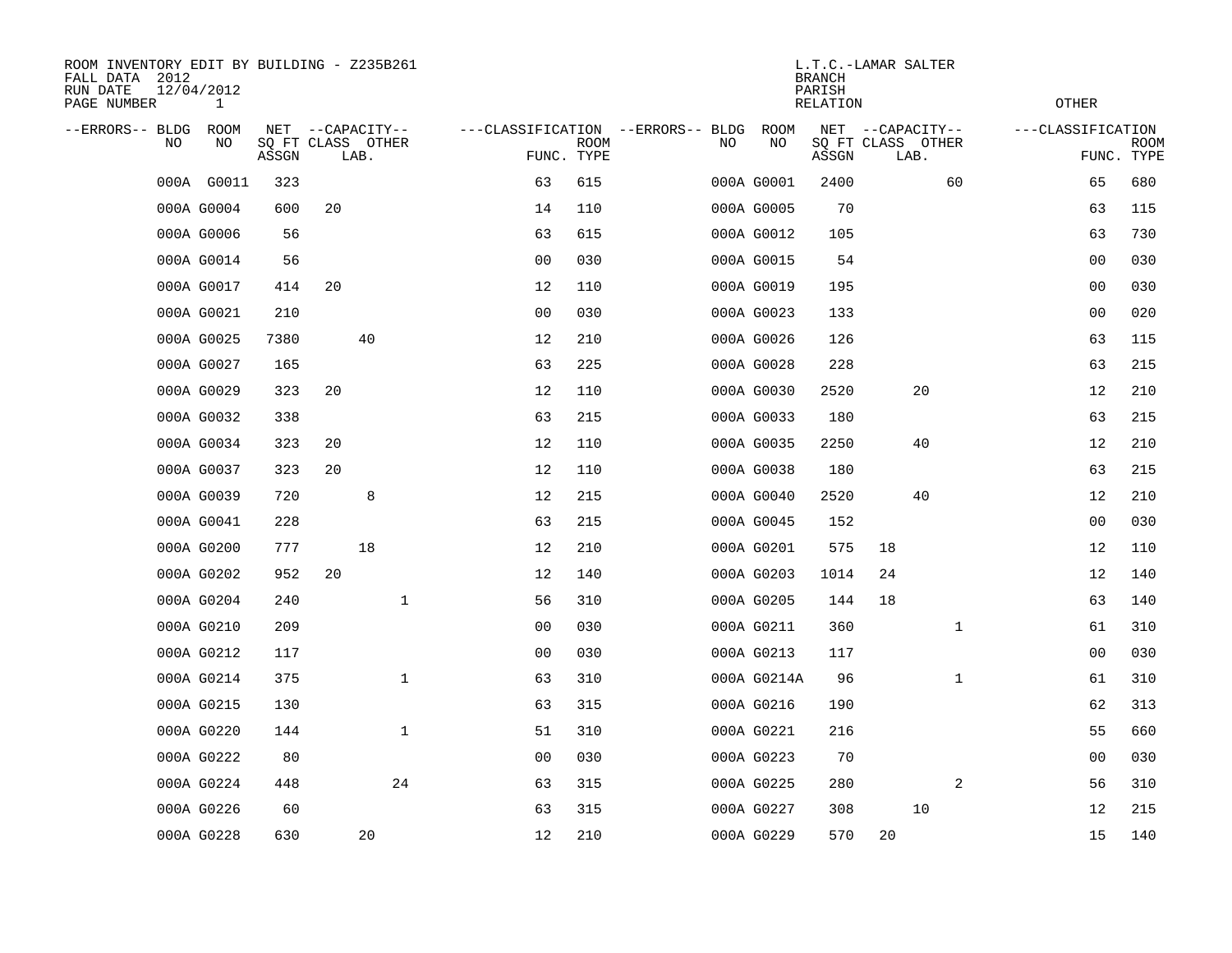| ROOM INVENTORY EDIT BY BUILDING - Z235B261<br>FALL DATA 2012<br>RUN DATE<br>PAGE NUMBER | 12/04/2012<br>2 |       |                                               |              |                                                      |             |    |                                                                                   | L.T.C.-LAMAR SALTER<br><b>BRANCH</b><br>PARISH<br><b>RELATION</b> |                           |                                                                           | <b>OTHER</b>                          |                           |
|-----------------------------------------------------------------------------------------|-----------------|-------|-----------------------------------------------|--------------|------------------------------------------------------|-------------|----|-----------------------------------------------------------------------------------|-------------------------------------------------------------------|---------------------------|---------------------------------------------------------------------------|---------------------------------------|---------------------------|
| --ERRORS-- BLDG ROOM<br>NO                                                              | NO              | ASSGN | NET --CAPACITY--<br>SQ FT CLASS OTHER<br>LAB. |              | ---CLASSIFICATION --ERRORS-- BLDG ROOM<br>FUNC. TYPE | <b>ROOM</b> | NO | NO                                                                                | NET --CAPACITY--<br>ASSGN                                         | SQ FT CLASS OTHER<br>LAB. |                                                                           | ---CLASSIFICATION                     | <b>ROOM</b><br>FUNC. TYPE |
|                                                                                         | 000A G0233      | 418   |                                               |              | 0 <sub>0</sub>                                       | 020         |    | 000A G0234                                                                        | 476                                                               |                           | 8                                                                         | 56                                    | 313                       |
|                                                                                         | 000A G0301      | 834   |                                               |              | 0 <sub>0</sub>                                       | 020         |    | 000A G0302                                                                        | 130                                                               |                           |                                                                           | 00                                    | 030                       |
|                                                                                         | 000A G0303      | 77    |                                               |              | 63                                                   | 215         |    | 000A G0304                                                                        | 117                                                               |                           | $\overline{2}$                                                            | 0 <sub>0</sub>                        | 030                       |
|                                                                                         | 000A G0305      | 117   |                                               | 2            | 0 <sub>0</sub>                                       | 030         |    | 000A G0306                                                                        | 1509                                                              | 40                        |                                                                           | 12                                    | 110                       |
|                                                                                         | 000A G0306A     | 544   | 20                                            |              | 12                                                   | 110         |    | 000A G0306B                                                                       | 434                                                               |                           | 20                                                                        | 12                                    | 210                       |
|                                                                                         | 000A G0310      | 56    |                                               | 20           | 74                                                   | 615         |    | 000A G0311                                                                        | 144                                                               |                           |                                                                           | 63                                    | 730                       |
|                                                                                         | 000A G0312      | 704   | 20                                            |              | 12                                                   | 110         |    | 000A G0314                                                                        | 576                                                               |                           | 15                                                                        | 12                                    | 210                       |
|                                                                                         | 000A G0315      | 160   |                                               | $\mathbf 1$  | 56                                                   | 310         |    | TOTAL NUMBER CLASSROOMS<br>TOTAL NUMBER LABS 210<br>TOTAL NUMBER SPECIAL LABS 220 |                                                                   |                           | TOTAL NET ASSIGN SQ. FT. IN ROOM FILE<br>TOTAL NUMBER COMPUTER CLASSROOMS | 33,961<br>9<br>$\overline{4}$<br>8    |                           |
|                                                                                         | 000B D0001      | 5260  | 40                                            |              | $12 \overline{ }$                                    | 210         |    | 000B D0002                                                                        | 460                                                               | 20                        |                                                                           |                                       | 12 110                    |
|                                                                                         | 000B D0003      | 200   |                                               |              | 63                                                   | 115         |    | TOTAL NUMBER CLASSROOMS<br>TOTAL NUMBER LABS 210<br>TOTAL NUMBER SPECIAL LABS 220 |                                                                   |                           | TOTAL NET ASSIGN SQ. FT. IN ROOM FILE<br>TOTAL NUMBER COMPUTER CLASSROOMS | 5,920<br>$\mathbf{1}$<br>$\mathbf{1}$ |                           |
|                                                                                         | 000C C0001      | 1398  | 40                                            |              | 12                                                   | 210         |    | 000C C0002                                                                        | 288                                                               |                           | 4                                                                         | 12                                    | 215                       |
|                                                                                         | 000C C0003      | 128   |                                               |              | 63                                                   | 215         |    | 000C C0004                                                                        | 56                                                                |                           |                                                                           | 00                                    | 030                       |
|                                                                                         | 000C C0005      | 744   | 20                                            |              | 12                                                   | 110         |    | 000C C0006                                                                        | 80                                                                |                           | $\mathbf{1}$                                                              | 56                                    | 310                       |
|                                                                                         | 000C C0007      | 84    |                                               |              | 63                                                   | 215         |    | 000C C0008                                                                        | 56                                                                |                           |                                                                           | 0 <sub>0</sub>                        | 020                       |
|                                                                                         | 000C C0009      | 112   |                                               |              | 0 <sub>0</sub>                                       | 030         |    | 000C C0010                                                                        | 768                                                               |                           | 20                                                                        | 12                                    | 240                       |
|                                                                                         | 000C C0011      | 49    |                                               |              | 63                                                   | 215         |    | 000C C0012                                                                        | 2656                                                              |                           | 20                                                                        | 12 <sup>°</sup>                       | 210                       |
|                                                                                         | 000C C0013      | 80    |                                               | $\mathbf{1}$ | 56                                                   | 310         |    | 000C C0014                                                                        | 84                                                                |                           |                                                                           | 63                                    | 215                       |
|                                                                                         | 000C C0015      | 96    |                                               |              | 00                                                   | 020         |    | 000C C0016                                                                        | 20                                                                |                           |                                                                           | 0 <sub>0</sub>                        | 010                       |
|                                                                                         | 000C C0017      | 120   |                                               |              | 0 <sub>0</sub>                                       | 030         |    | TOTAL NUMBER CLASSROOMS                                                           |                                                                   |                           | TOTAL NET ASSIGN SQ. FT. IN ROOM FILE<br>TOTAL NUMBER COMPUTER CLASSROOMS | 6,359<br>1                            |                           |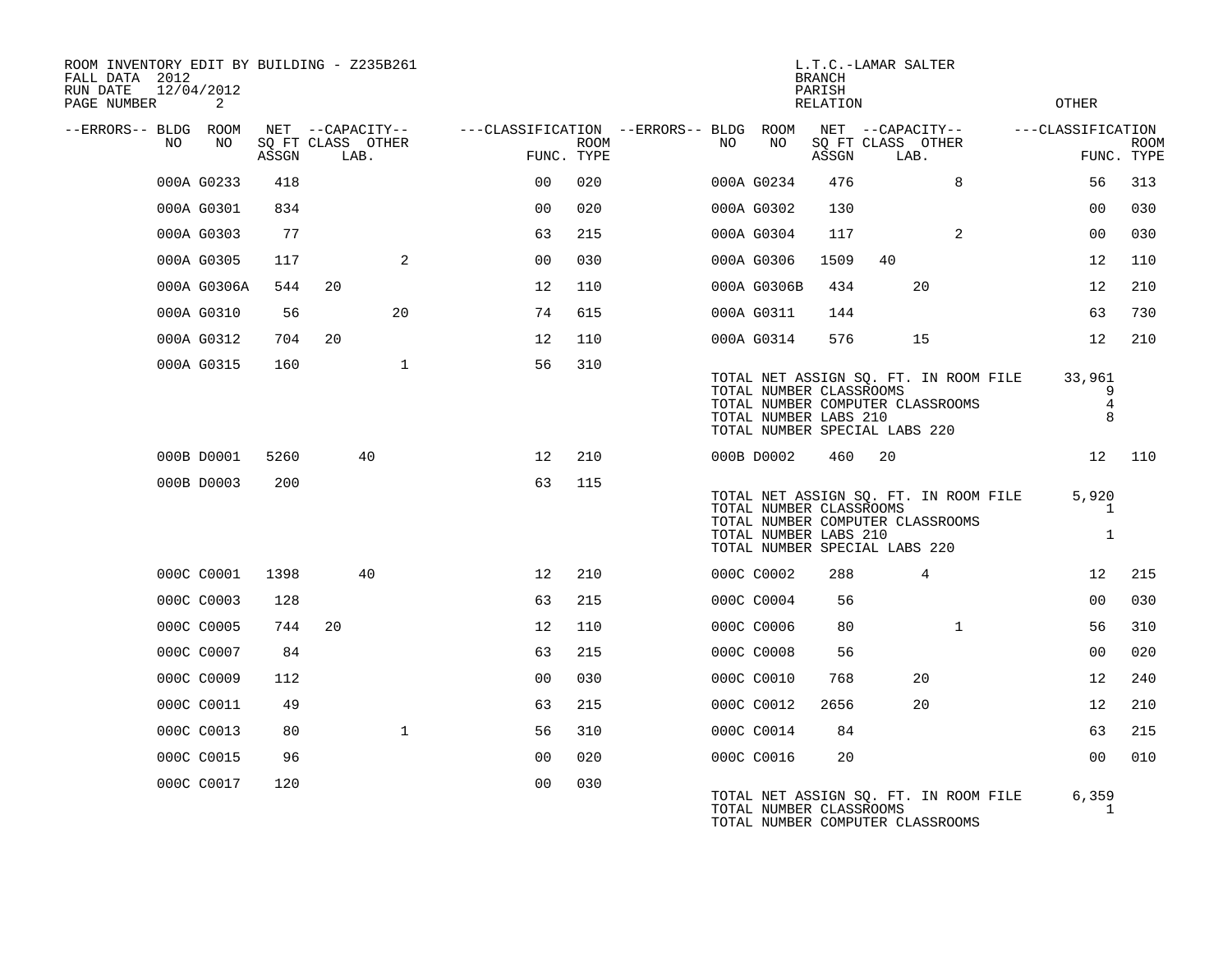| ROOM INVENTORY EDIT BY BUILDING - Z235B261<br>2012<br>FALL DATA<br>12/04/2012<br>RUN DATE         | L.T.C.-LAMAR SALTER<br>BRANCH<br>PARISH                                                                                                                                                                   |                                                |  |  |  |  |  |  |
|---------------------------------------------------------------------------------------------------|-----------------------------------------------------------------------------------------------------------------------------------------------------------------------------------------------------------|------------------------------------------------|--|--|--|--|--|--|
| PAGE NUMBER                                                                                       | RELATION                                                                                                                                                                                                  | OTHER                                          |  |  |  |  |  |  |
| ROOM<br>NET<br>--ERRORS-- BLDG<br>--CAPACITY--<br>SO FT CLASS OTHER<br>NO<br>NO.<br>ASSGN<br>LAB. | --ERRORS-- BLDG<br>ROOM<br>NET<br>---CLASSIFICATION<br>--CAPACITY--<br>ROOM<br>NO.<br>NO<br>SO FT CLASS<br>OTHER<br>FUNC. TYPE<br>ASSGN<br>LAB.<br>TOTAL NUMBER LABS 210<br>TOTAL NUMBER SPECIAL LABS 220 | ---CLASSIFICATION<br><b>ROOM</b><br>FUNC. TYPE |  |  |  |  |  |  |